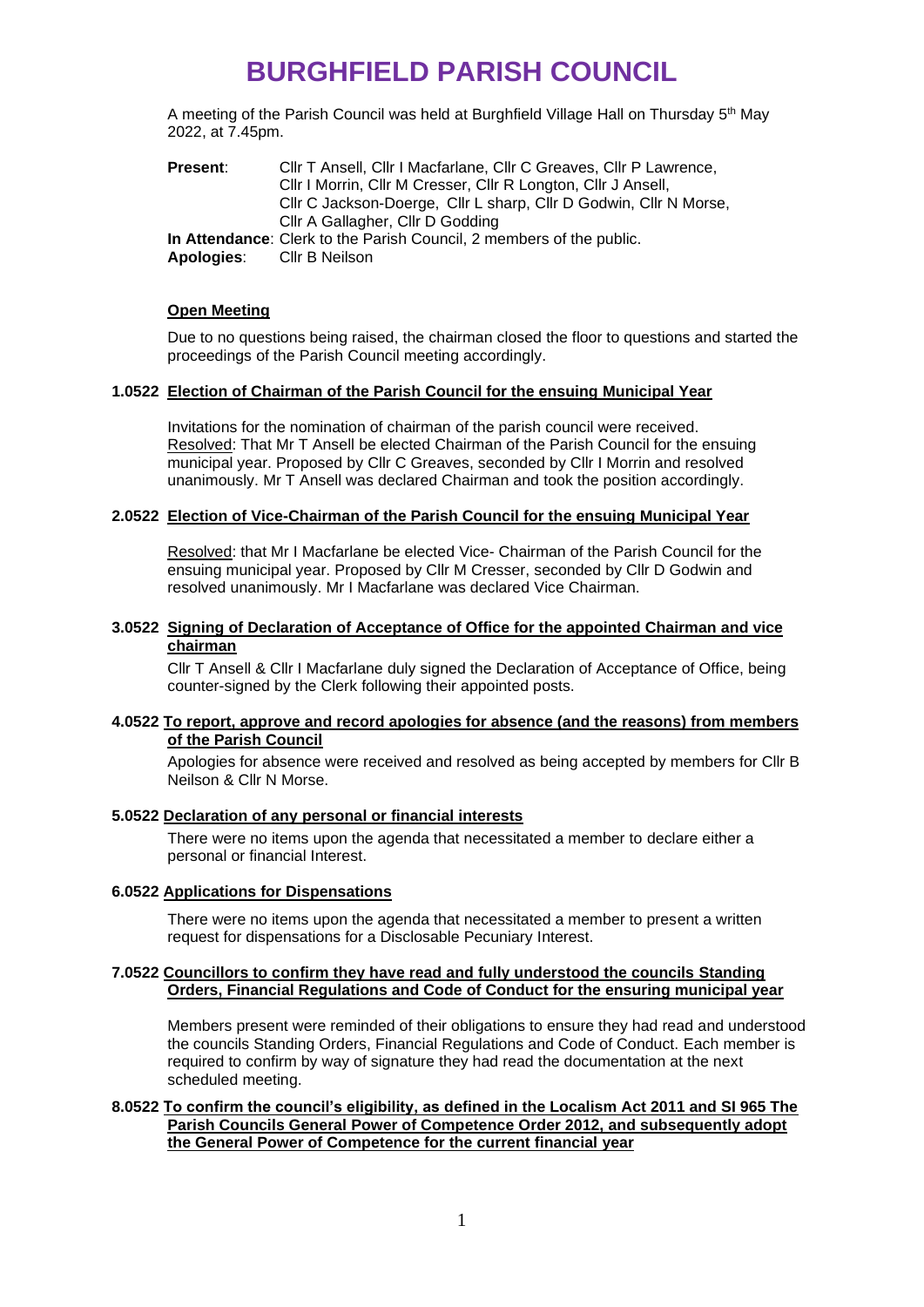Burghfield Council resolves from 5 May 2022, until the next relevant Annual Meeting of the Council, that having met the conditions of eligibility as defined in the Localism Act 2011 and SI 965 The Parish Councils (General Power of Competence) (Prescribed Conditions) Order 2012, to adopt the General Power of Competence.

Proposed by Cllr I Macfarlane, seconded by Cllr P Lawrence and resolved unanimously.

## **9.0522 To appoint members to serve upon the various committees upon the council for the ensuing year**

Resolved: that the following appointments be confirmed:

## **Asset Management Committee**

Cllr C Jackson-Doerge (Chairman), Cllr P Lawrence, Cllr I Morrin, Cllr C Greaves, Cllr D Gooding, Cllr L Sharp, Cllr N Morse.

Resolved: To appoint Cllr C Jackson-Doerge as Chairman.

Proposed by Cllr P Lawrence, seconded by Cllr L Sharp

Resolved: To appoint Cllr C Greaves as Vice-Chairman.

Proposed by Cllr L Sharp, seconded by Cllr C Jackson-Doerge and resolved unanimously.

## **a) Communications**

Cllr L Sharp (Chairman), Cllr N Morse, Mr D Godwin, Cllr A Gallagher, Cllr T Ansell, Cllr J Ansell, Cllr B Neilson.

Resolved: To appoint Cllr L Sharp as Chairman.

Proposed by Cllr D Godwin, seconded by Cllr A Gallagher resolved unanimously.

Resolved: To appoint Cllr D Godwin as Vice-Chairman.

Proposed by Cllr A Gallagher, seconded by Cllr J Ansell and resolved unanimously.

## **b) Community**

Cllr I MacFarlane (Chairman), Cllr M Cresser, Cllr R Longton, Cllr B Neilson, Cllr A Gallagher, Cllr D Godding, Cllr J Ansell

Resolved: To appoint Mr I Macfarlane as Chairman.

Proposed by Cllr M Cresser, seconded by Cllr R Longton and resolved unanimously. Resolved: To appoint Cllr J Ansell as Vice-Chairman.

Proposed by Cllr I Macfarlane, seconded by Cllr M Cresser and resolved unanimously.

## **c) Finance & governance**

Cllr P Lawrence, Cllr L Sharp, Cllr I Macfarlane, Cllr T Ansell, Cllr C Jackson-Doerge (The committee consists of the appointed chairman of the various council committees)

## **d) Infrastructure**

Cllr C Greaves, Cllr P Lawrence, Cllr R Longton, Cllr M Cresser, Cllr D Godwin, Cllr T Ansell, Cllr I Morrin

Resolved: Unanimously to appoint Cllr P Lawrence as Chairman.

Proposed by Cllr M Cresser, seconded by Cllr Godwin and resolved unanimously. Resolved: To appoint Cllr C Greaves as Vice-Chairman. Proposed by Cllr T Ansell, seconded by Cllr P Lawrence and resolved unanimously.

*(The Chairman adjourned the meeting to permit the various Committee members to meet to appoint their Chairman and Vice-Chairman accordingly)*

## **10.0522 Appointment of Representatives to Serve on Outside Bodies**

Resolved: that the following appointments be confirmed:

AWE Liaison **Clir R** Longton & Clir N Morse Allotments representatives Cllr J Ansell & Cllr A Gallagher Bland's Trust **Clir R** Longton & Clir I Macfarlane BMNAG **Cllr R** Longton & Cllr I Morrin Burghfield Charities Cllr L Sharp, Cllr Jackson-Deorge Burghfield and Mortimer Volunteer Bureau Cllr M Cresser Willink Recreation Centre **Clir I Macfarlane & Clir C Greaves** Clir C Greaves Wokefield Common **Clir R** Longton & Clir C Greaves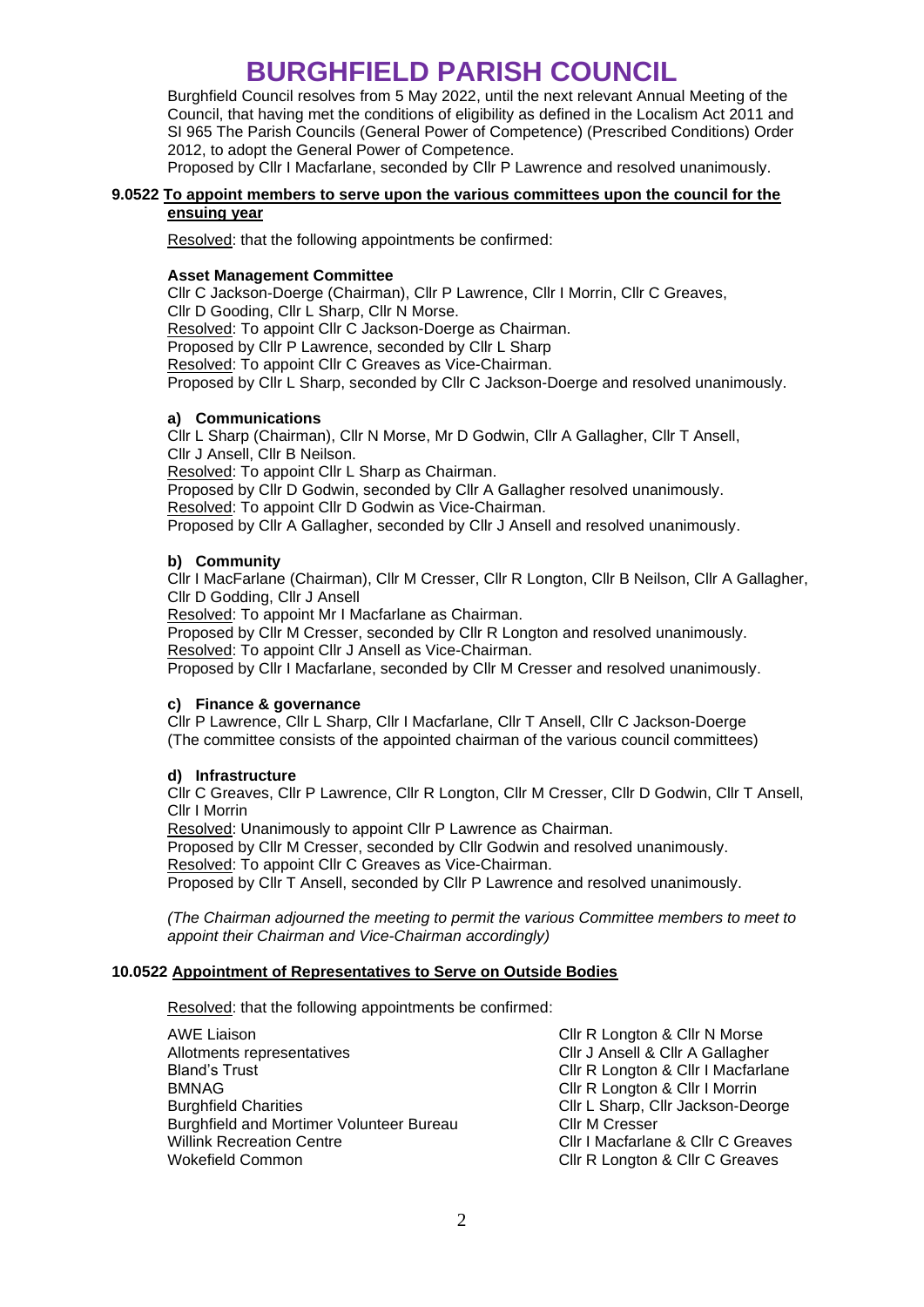NDP Steering Committee Click Clir R Longton, Clir I Morrin, Cllr D Godding

## **11.0522 Minutes of the last Parish Council meeting**

Resolved that the minutes of the meeting of the Parish Council held on 7<sup>th</sup> April 2022 be approved as a true and correct record and signed by the Chairman.

## **12.0522 Clerks update**

The end of year accounts closedown procedures has been completed with the financial statements having been prepared by council's accountants in preparation for presentation to the Finance and Governance Committee for approval accordingly. The end of year audit is scheduled for next week. Upon completion the report will be presented to the Finance & Governance Committee meeting.

## **13.0522 To receive a verbal report from the Chairman**

The Chairman advised that a meeting had been held with a CCTV provider who had kindly offered to gift a camera for erection at the common recreation ground to address current concerns regarding ASB. Thames Valley Police are to be granted permission to access the camera via a secure feed.

## **14.0522 Questions to the chairman previously submitted in writing**

The following question was presented to the Chairman by a resident, Alice Hollis:

*"The community seems to be severely split by the application for a temporary cafe on the Recreation Ground. I would like to know what steps the Parish Council is taking in response*  to the ongoing objections. Given the number of different points raised by several members of *the community, fears about how our money is being spent during these times of austerity, and the misinformation that is being spread through social media, do you intend to consult with the community over plans for a specific cafe (not a community hub) to address these concerns before progressing the application further? And if not, why not?"*

#### Chairman's response:

The major source of misinformation with regards to the planning application for a Café on the Recreation ground has come from the cowardly, misleading anonymous letter that has been delivered through the doors of a large number of houses in Burghfield. It is this sort of bullying behaviour and deliberate spreading of misinformation that creates splits in the community.

During times of austerity that the parish council should be investing in the community. The provision of a café will provide people the opportunity to meet and socialise over a hot drink without the expense of having to drive their cars or pay for a bus fare.

The parish council has made a planning application and this process will proceed to its natural conclusion. The parish council will continue to consult with the community including being at the May Fayre and the Annual Parish Meeting.

#### The following question was presented to the Chairman by Cllr D Godding:

*"Given that it appears so many objections to the recently submitted cafe planning application*  appear to be based entirely upon misleading or false information; do you agree the council *may need to change its communication strategy so parishioners are better able to identify when they may have been misled by anonymous unaccountable individuals?* 

*Furthermore, does the chairman agree that some of the published responses contain statements made about both individual councillors and the council as a whole are so offensive as to be bordering on Slander and that West Berkshire planning officers ought to have a duty to remove such comments"?*

#### Chairmans response:

I agree the council needs to change its communication strategy and approach to regular communication I am asking that this is put on to the communication committee's next agenda.

Without a doubt some of the comments made about the parish council are without foundation and I will ask the clerk to write to West Berks Planning office to understand their policy on publishing such defamations particularly where they have no bearing on a planning application.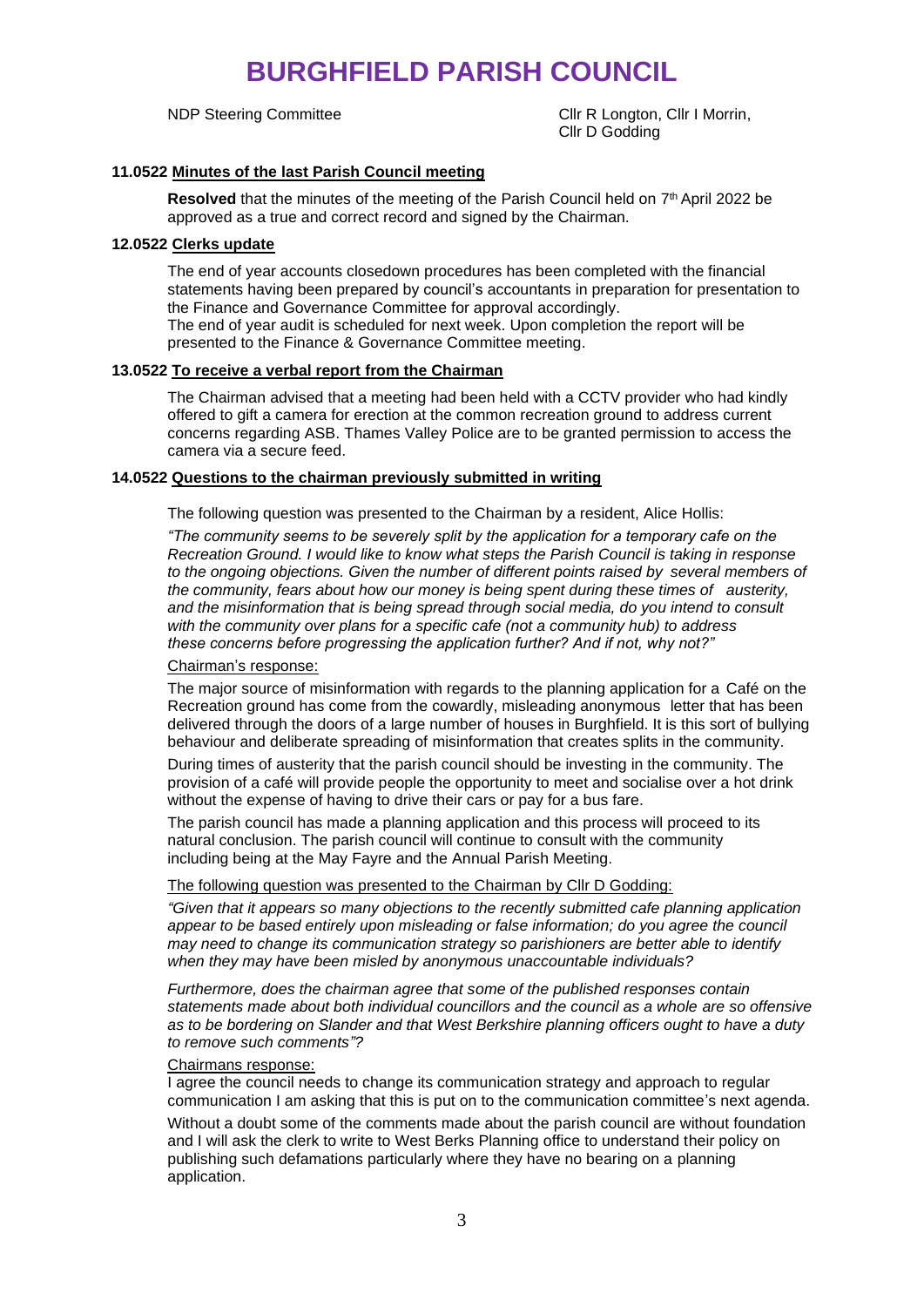## **15.0522 District Council Report**

District Cllr R Longton provided a brief verbal report to members.

#### **16.0522 To receive the minutes of the meetings of the Infrastructure Committee held on 7 April and 28 April 2022 approve the recommendations therein**

The minutes of the meeting of the Infrastructure Committee held on 7 April and 28 April 2022 were received and the proceedings endorsed and adopted.

Members discussed representation from the committee at the EADPC meeting in relation to the planning application for the temporary café.

Resolved: Cllr C Greaves & Cllr P Lawrence are to represent the application as applicants. Resolved: Cllr T Ansell is to attend as the representative from the parish council. Proposed by Cllr I Morrin, seconded by Cllr C Jackson-Doerge and resolved unanimously.

## **17.0522 To receive the draft NDP document in preparation for final approval and initiation of the Referendum process**

A presentation on the draft NDP document was presented to members for their consideration by Cllr I Morrin. Members thanked the NDP group for their hard work in preparing the document and presenting to members. All members were in favour of consultation on the document commencing.

## **18.0522 To receive the minutes of the meeting of the Community Committee held on 21 April 2022 and approve the recommendations there in**

The minutes of the meeting of the Community Committee held on 21 April 2022 were received and the proceedings endorsed and adopted.

Resolved: Proposed by Cllr I Morrin, seconded by Cllr C Jackson-Doerge, all to obtain quotation for additional CCTV at the Village Hall and Pavilion.

## **19.0522 To approve the CCTV Policies as presented for immediate implementation**

Resolved: To adopt the CCTV policies as presented for immediate implementation with the following amendments:

*- Increase the number of days images to be held from 30 days to 90 days.* 

*- An administration fee of £50 is to be applied for any subject access request*. Proposed by Cllr J Ansell, seconded by Cllr C Greaves and resolved unanimously.

## **20.0522 To receive the minutes of the meeting of the Communications Committee held on 14 April 2022 and approve the recommendations there in**

The minutes of the meeting of the Communications Committee held on 14 April 2022 were received and the proceedings endorsed and adopted.

## **21.0522 To receive the minutes of the meeting of the Staffing Committee held on 7 April 2022 and approve the recommendations there in**

The minutes of the meeting of the Staffing Committee held on 7 April 2022 were received and the proceedings endorsed and adopted.

#### **22.0522 To receive brief verbal reports from Parish Council Representatives attending meetings of Outside Bodies to which they have been appointed**

Cllr C Jackson-Doerge advised of her attendance at a meeting with Burghfield Charities. Cllr R Longton advised of his attendance at a BMNAG meeting.

## **23.0522 Financial Matters:**

**i**. **Parish Council Bank Account Reconciliation & payments as of 30 April 2022** The accounts reconciliation statements for the month ending  $30<sup>th</sup>$  April 2022 were received and noted and are appended to the minutes. Resolved that the items for payment be authorised for payment, such sums to be debited to the account of the Parish Council.